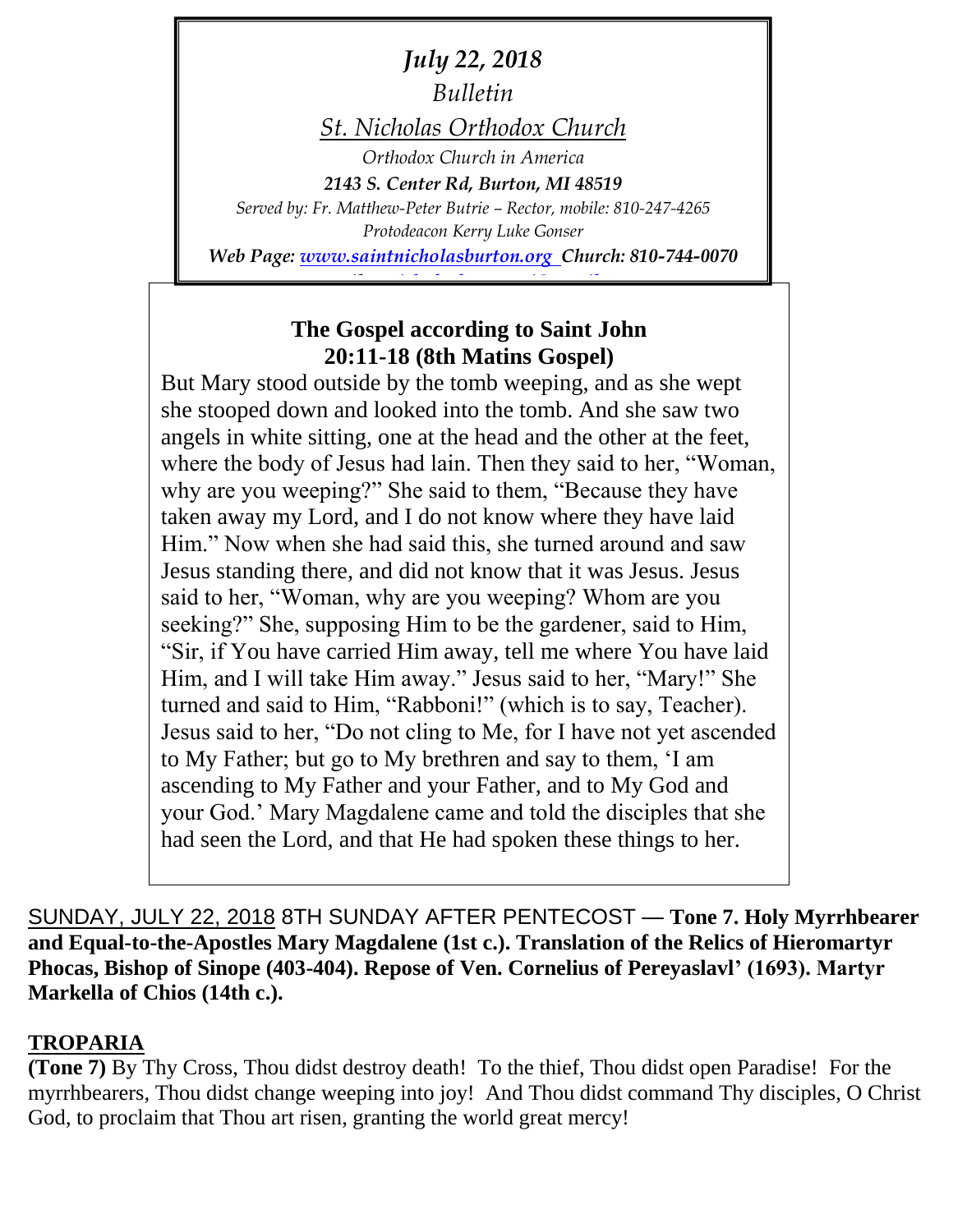**(Tone 4)** In truth you were revealed to your flock as a rule of faith, a model of meekness, and teacher of abstinence, so you won the heights by humility, and riches by poverty, O Holy Father Nicholas, intercede with Christ God to save our souls.

# **KONTAKION**

**(Tone 6)** Protection of Christians never failing, Mediatress before the Creator, ever constant. Do not despise the voice of prayer of sinners, but in your goodness come to help us who faithfully call upon you. Hasten to entreat, hurry to pray, O Theotokos, interceding always for those honor you.

## *The Prokeimenon in the Seventh Tone:* **The Lord shall give strength to His people! / The Lord shall bless His people with peace!**

### *v.* **Offer to the Lord, O ye sons of God! Offer young rams to the Lord!**

## **THE READING FROM THE FIRST EPISTLE OF PAUL TO THE CORINTHIANS (1:10-18)**

*Brethren:* I appeal to you by the name of our Lord Jesus Christ, that all of you agree and that there be no dissensions among you, but that you be united in the same mind and the same judgment. For it has been reported to me by Chloe's people that there is quarreling among you, my brethren. What I mean is that each one of you says, "I belong to Paul," or "I belong to Apollos," or "I belong to Cephas," or "I belong to Christ." Is Christ divided? Was Paul crucified for you? Or were you baptized in the name of Paul? I am thankful that I baptized none of you except Crispus and Gaius; lest anyone should say that you were baptized in my name. (I did baptize also the household of Stephanas. Beyond that, I do not know whether I baptized anyone else.) For Christ did not send me to baptize but to preach the gospel, and not with eloquent wisdom, lest the cross of Christ be emptied of its power. For the word of the cross is folly to those who are perishing, but to us who are being saved it is the power of God.

### *Alleluia, Tone 7*

*v.* **It is good to give thanks to the Lord, to sing praises to Thy Name, O Most High!**

### *v.* **To declare Thy mercy in the morning, and Thy truth by night.**

## **THE HOLY GOSPEL ACCORDING TO MATTHEW (14:14-22)**

At that time, as Jesus went ashore he saw a great throng; and he had compassion on them, and healed their sick. When it was evening, the disciples came to him and said, "This is a lonely place, and the day is now over; send the crowds away to go into the villages and buy food for themselves." Jesus said, "They need not go away; you give them something to eat." They said to him, "We have only five loaves here and two fish." And he said, "Bring them here to me." Then he ordered the crowds to sit down on the grass; and taking the five loaves and the two fish he looked up to heaven, and blessed, and broke and gave the loaves to the disciples, and the disciples gave them to the crowds. And they all ate and were satisfied. And they took up twelve baskets full of the broken pieces left over. And those who ate were about five thousand men, besides women and children. Then he made the disciples get into the boat and go before him to the other side, while he dismissed the crowds.

## **COMMUNION HYMN**

Praise the Lord from the heavens, praise Him in the highest! Alleluia, Alleluia, Alleluia!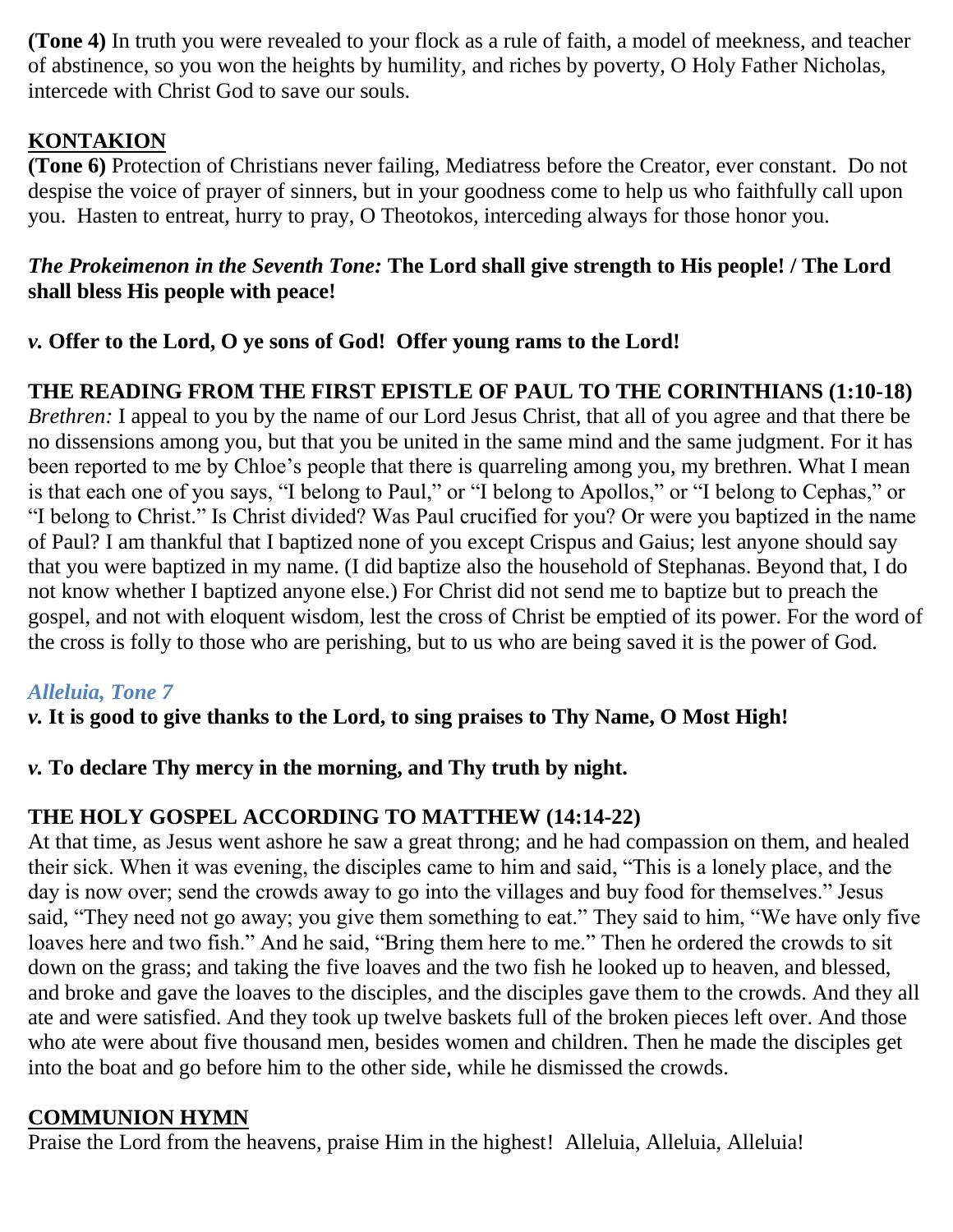**The Holy Myrrhbearer and Equal of the Apostles Mary Magdalene (July 22)**  Mary Magdalene was one of the myrrh-bearing women and "equal to the apostles." She was born in the town of Magdala along the shore of Lake Gennesaret and was from the tribe of Issachar. She was tormented by seven evil spirits from which the Lord Jesus freed her and made her whole. She was a faithful follower and servant of the Lord during His earthly life. Mary Magdalene stood beneath the Cross on Golgotha and grieved bitterly and mourned with the All-Holy Birth-giver of God. After the death of the Lord she visited His sepulchre three times. When the Lord resurrected she saw Him on two occasions: once alone and the other time with the other myrrh-bearing women. She traveled to Rome and appeared before Tiberias Caesar and presenting him with a red colored egg, greeted him with the words: "Christ is Risen!" At the same time, she accused Pilate before Caesar for his unjust condemnation of the Lord Jesus. Caesar accepted her accusation and transferred Pilate from Jerusalem to Gaul where, this unjust judge, in disfavor with the emperor, died of a dread disease. After that, Mary Magdalene returned from Rome to Ephesus to St. John the Theologian whom she assisted in the work of preaching the Gospel. With great love toward the resurrected Lord, and with great zeal, she proclaimed the Holy Gospel to the world as a true apostle of Christ. She died peacefully in Ephesus and, according to tradition, was buried in the same cave in which seven youths were miraculously put to sleep for hundreds of years and, after that, were brought to life and then died (August 4). The relics of St. Mary Magdalene were later transferred to Constantinople. There is a Russian Orthodox convent dedicated to St. Mary Magdalene near the Garden of Gethsemane. *The Prologue from Ochrid*

July 22, 2018

လန္တြိုးေလ့ရွိပဲေလ့ရွိပဲေလ့ရွိပဲေလ့ရွိပဲေလ့ရွိပဲေလ့ရွိပဲေလ့ရွိပဲေလ့ရွိပဲေလ့ရွိပဲေလ့ရွိပဲေလ့ရွိပဲေလ့ရွိပဲေ

#### **CANDLE INTENTIONS FOR THE HEALTH AND BLESSINGS OF**

Fr. Tom, Fr. Anthony, Aaron, Rimi, Allen, Deborah, JoAnn, Susan, Luba, Kosta, Jimmy, Laurie, David, Helen, Anna, Walt, Vladimir, Dorothy, Michael, Allison, Stojan, Mira, Bosa, Jeanette, Christopher, Nicholas, Margaret, Joseph, Greg, Gladys, my family and friends Joe Tome Special Intention Joe Tome Alex & Eleni Alex & Magda Popoff Birthday blessings for Alexander, Christian, Rimi and Charles The Gonsers Paul Hildreth, Marty Piechowski Ralph, Debbie, Joe, Sarah,

#### **CANDLE INTENTIONS FOR BLESSED REPOSE** Peter Popoff & John Naum Alex & Magda Popoff

#### **ETERNAL LIGHT AT THE ALTAR**

Vasil Samaras – blessed repose Helen Ethington & family

& Dorothy Mitra Pagonis Mira & Stojan Prusac